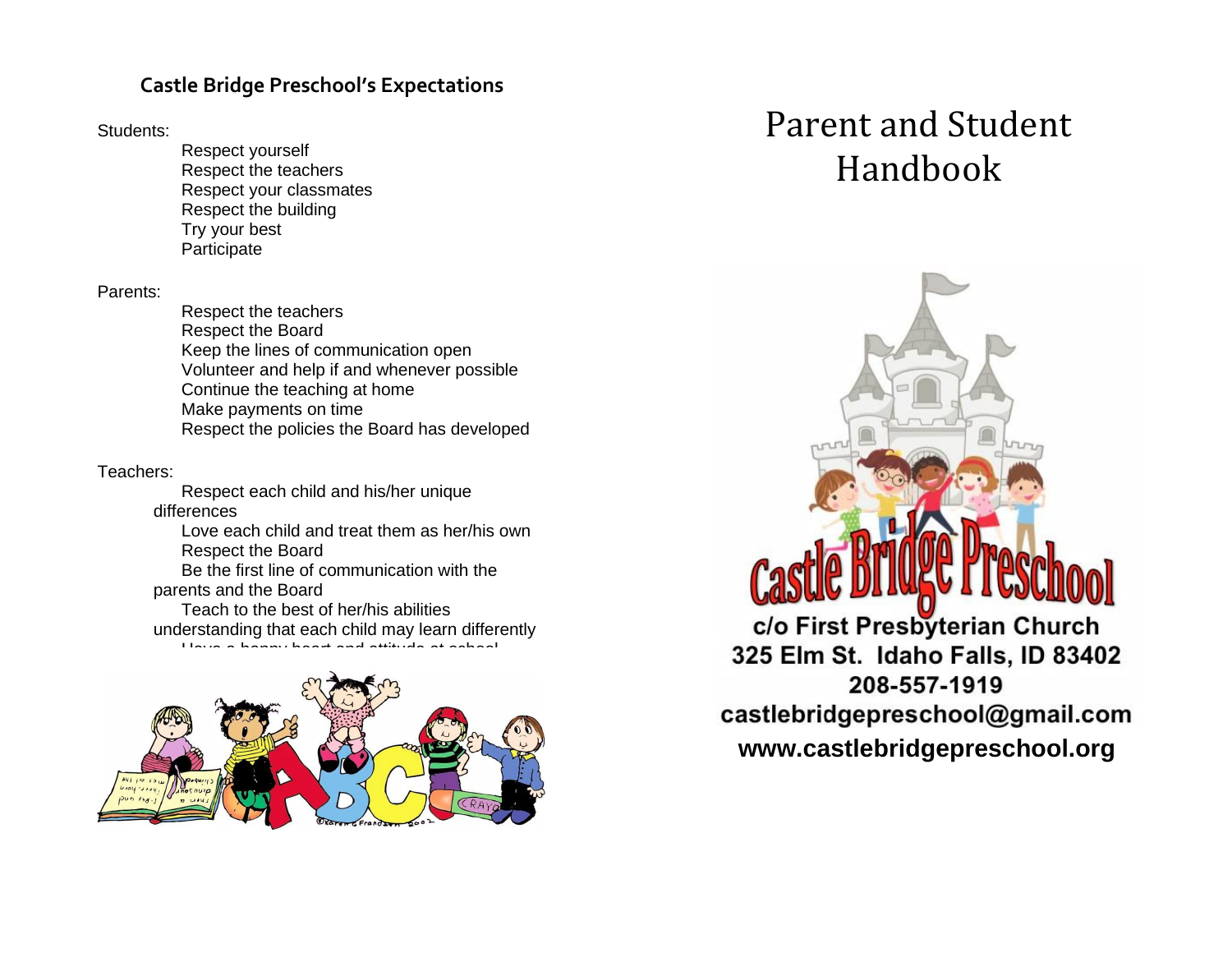**Castle Bridge Preschool's Mission Statement**

Striving to engage and challenge children academically, socially, physically, and emotionally in a Christian environment.

# **PLAY IS OFTEN TALKED ABOUT AS IF IT WERE** A RELIEF FROM SERIOUS LEARNING. BUT FOR CHILDREN PLAY IS SERIOUS LEARNING. PLAY IS REALLY THE WORK OF CHILDHOOD. **-FRED ROGERS**

## **Interested in Helping?**

We are always in need of parent/guardian help and support. Here are a few ways in which you can help your child receive the most out of Castle Bridge Preschool:

Becoming a Board Member Writing grants and donation requests Organizing/planning fundraising activities Carpooling

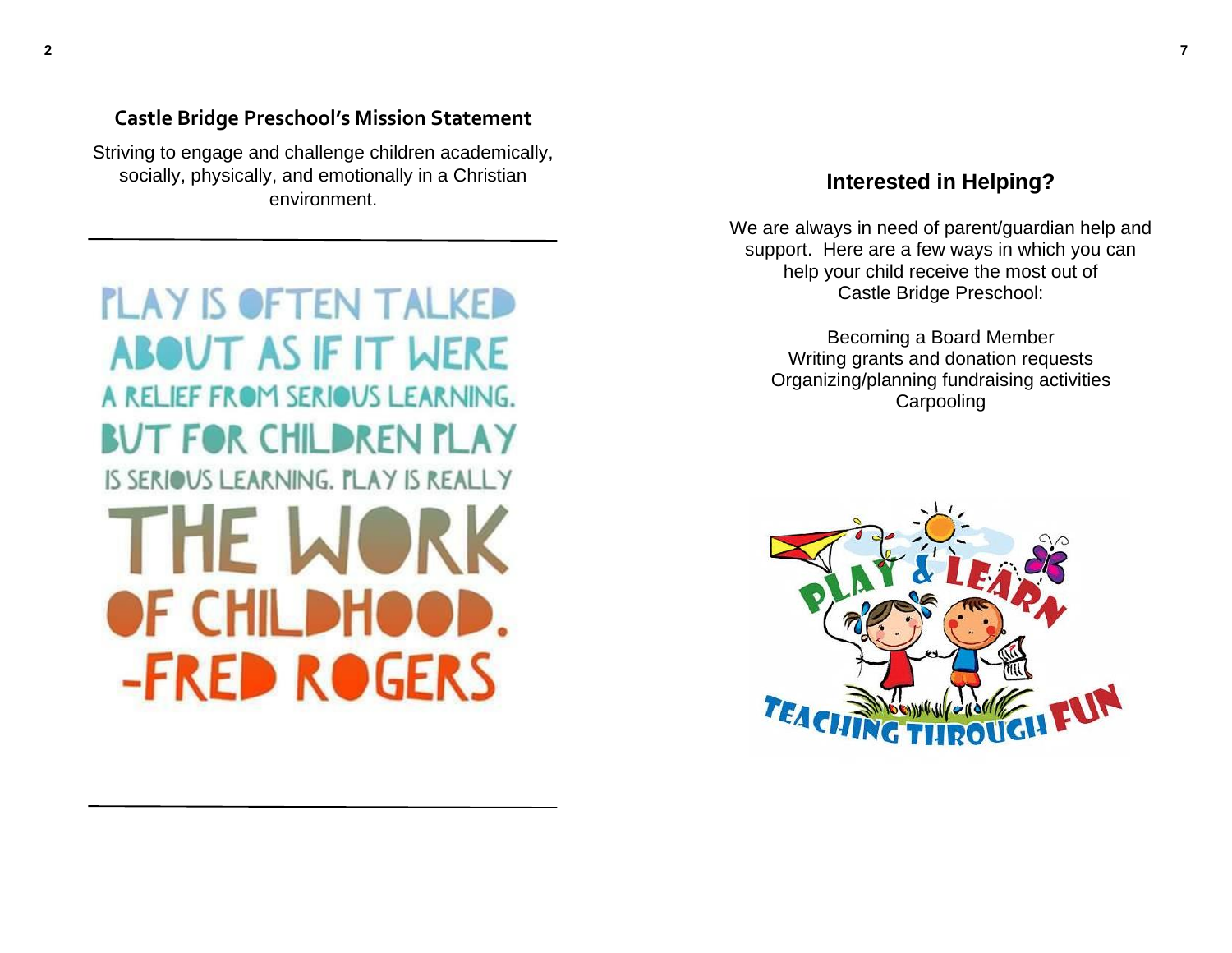### **Castle Bridge Preschool's Tuition Policy**

**General Tuition:** Monthly tuition is as follows

| \$60.00 before Sept.1 |
|-----------------------|
| \$85.00 after Sept. 1 |
| \$135.00              |
| \$125.00              |
| \$250.00              |
| \$240.00              |
|                       |

**Payment:** Tuition for enrollment is charged as a monthly fee. The payments are nonrefundable and not based on the student's attendance. Tuition is the same whether a child is absent or not. No adjustments will be made for planned absences or family vacations either.

### **Payment Method:** Please choose one of these options:

Monthly Checks (made payable to Castle Bridge Preschool) should be handed to Miss Patti or Miss Rhonda at the door.

Checks may be mailed to the school, but must be received by the due date.

Cash deposits put into an envelope and given to Miss Patti or Miss Rhonda at the door. Online Payment option is available thru website w/ a convenience fee.

Payment in full (due on the first day of school): if you choose to pay for the entire year, you will receive a 5% discount on the total amount due.

Payment in 2 installments (due on the first day of school and the first day back in January): If you choose to pay tuition in two installments, you will receive a 2.5% discount on the total amount.

Tuition adjustments may be made for families with multiple children attending the preschool at one time.

To make adjustments or payment arrangements not stated in this policy, please do not hesitate to contact the Board Treasurer. She will be happy to work with you. Communication is key.

**Due date:** All monthly payments are due by the 10<sup>th</sup> of the month regardless of whether or not a tuition statement has been received by the parent or guardian.

A \$25.00 late fee will be charged if payment is not received by the  $10<sup>th</sup>$ *unless arrangements have been made with the Treasurer*.

If payment is not received or arrangements have not been made by the 15<sup>th</sup> of any given month, the student will be suspended from school until the balance is paid.

**Pro-rated Tuition**: Tuition may be prorated for the very first month a child is enrolled if he or she begins after the beginning of the month. The tuition will be prorated accordingly. This is the only time tuition will be pro-rated.

**Insufficient Funds:** Checks that are insufficient will result in a \$30.00 charge in addition to any applicable late fees incurred and require replacement in the form of cash, money order, or cashier's check. If there is a second returned check, all future payments must be made using cash or money order.

**Commitment:** Our commitment to the students is for the full school year and we respectfully ask the same from the students and their families. Good communication allows the Board and the teachers to plan accordingly if a family must terminate mid-year. If termination is necessary, please give the preschool 30 days notice or you will be responsible for the next month's tuition. Our budget is based on enrollment, and this will help us in planning and addressing the financial needs of the Preschool.



**MEET OUR TEACHERS**

**Miss Patti** grew up in a suburb of Chicago. She moved to Idaho Falls in the early 1980's to teach in District #91. She taught First grade for a while and then Second grade in the district for 35 years. She called Longfellow her home for the last years of her teaching for District #91. She retired after the 2014-2015 school year, and began teaching at the Presbyterian Preschool. She lives in Ammon with her husband, Jim. Together they have a daughter and a son and an adorable grandson. She is so excited to be with us teaching at Castle Bridge Preschool again this year!



### **RHONDA GUNDERT—TEACHER**

**Miss Rhonda** is an avid arts and crafts lover. Many of her beautifully painted rocks can be found around town. Miss Rhonda loves dogs as well as spending time with her grandson. We are so excited to have her with us teaching at Castle Bridge Preschool again this year!

### Miss Rhonda 208-206-2391 numbr1mama@yahoo.com

# **BOARD MEMBERS Erin Nazario-- President 206-794-4350 Betty Anderson—Vice President 208-521-3039 Michelle Hagen--Treasurer 208-541-0096 Sarah Carr 801-808-0286 Teesha Griffiths 619-793-6616 Kelly P'Pool 208-201-1285**

**If you would like to join the Preschool Board, we would LOVE to have you! Our Board meetings are held on the first Monday of the month at 12:00pm at the Preschool.**